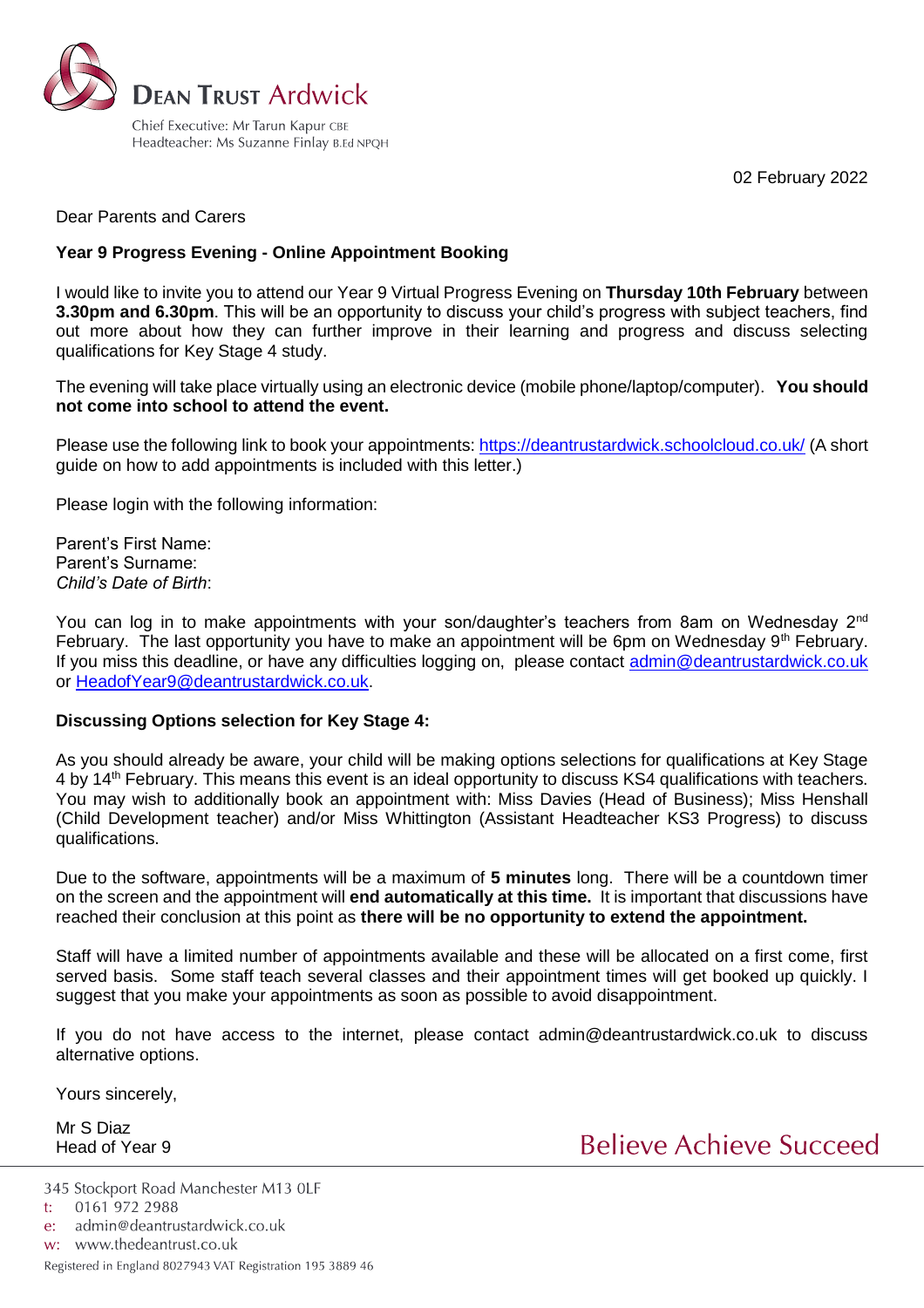

# **Parents' Guide for Booking Appointments**

Browse to <https://deantrustardwick.schoolcloud.co.uk/>



# **Believe Achieve Succeed**

345 Stockport Road Manchester M13 OLF

- 0161 972 2988  $t$ :
- admin@deantrustardwick.co.uk  $e$ :

w: www.thedeantrust.co.uk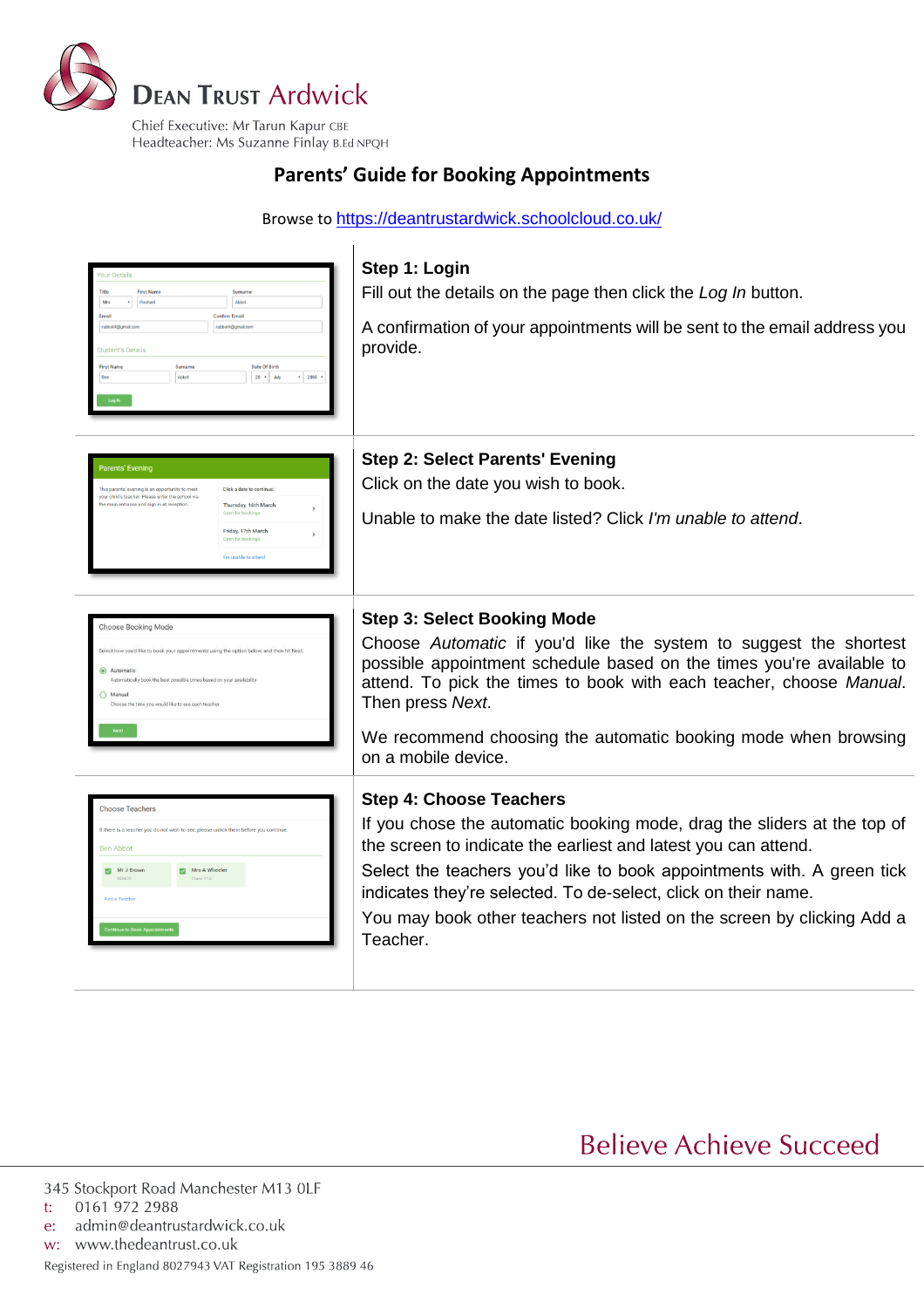

Chief Executive: Mr Tarun Kapur CBE Headteacher: Ms Suzanne Finlay B.Ed NPQH

| The following appointments have been reserved for two minutes. If you're happy with them, please choose<br>the Accept button at the bottom. |               |                |             |      |  |  |  |
|---------------------------------------------------------------------------------------------------------------------------------------------|---------------|----------------|-------------|------|--|--|--|
|                                                                                                                                             | Teacher       | <b>Student</b> | Subject     | Room |  |  |  |
| 17:10                                                                                                                                       | Mr J Sinclair | Ben            | English     | E6   |  |  |  |
| 17:25                                                                                                                                       | Mrs D Mumford | Ben            | Mathematics | M2   |  |  |  |
| 17:45                                                                                                                                       | Dr R Mcnamara | Andrew         | French      | L4   |  |  |  |

## **Step 5a (Automatic): Book Appointments**

If you chose the automatic booking mode, you'll see provisional appointments which are held for 2 minutes. To keep them, choose Accept at the bottom left.

If it wasn't possible to book every selected teacher during the times you are able to attend, you can either adjust the teachers you wish to meet with and try again, or switch to manual booking mode (Step 5b).



### **Step 5b (Manual): Book Appointments**

Click any of the green cells to make an appointment. Blue cells signify where you already have an appointment. Grey cells are unavailable.

To change an appointment, delete the original by hovering over the blue box and clicking Delete. Then choose an alternate time.

You can optionally leave a message for the teacher to say what you'd like to discuss, or raise anything beforehand.

Once you're finished booking all appointments, at the top of the page in the alert box, press click here to finish the booking process.

| ۸<br><b>Hotel</b>  | <b>New 11 Indused Strenger</b> | 4 Accordinate has control bick-                                                                                                                                                                              |                   |                | Thursday, 12th April 2 |  |  |
|--------------------|--------------------------------|--------------------------------------------------------------------------------------------------------------------------------------------------------------------------------------------------------------|-------------------|----------------|------------------------|--|--|
|                    | A con-                         | <b>A southway</b>                                                                                                                                                                                            |                   |                |                        |  |  |
| É<br><b>Hilton</b> |                                | This passes weren a for pupils to you 11. Please were the table in the nation are not believ the<br>state for the tital Hall when this eventual being about Parking is world by it the men action call and a |                   |                |                        |  |  |
|                    |                                | Teacher                                                                                                                                                                                                      | <b>Bluebard</b>   | Salares        | <b>Base</b>            |  |  |
|                    | 15:00                          | AE28391                                                                                                                                                                                                      | tion.             | MNO3           | $\lambda$              |  |  |
|                    | 15/33                          | na Januar                                                                                                                                                                                                    | into <sup>1</sup> | tripid.        | $\scriptstyle\rm II$   |  |  |
|                    | 15/15                          | ARLENGAME                                                                                                                                                                                                    | <b>AVANY</b><br>÷ | <b>Bright</b>  | $\sim$                 |  |  |
|                    | 15.30                          | <b>WHAMM</b>                                                                                                                                                                                                 | Ba's              | <b>MARINE</b>  | <b>Sales</b>           |  |  |
| <b>B</b> between   | 15:35                          | <b>Shuif Bahin</b>                                                                                                                                                                                           | <b>Analysis</b>   | Mallenhams     | 832                    |  |  |
|                    | 15.55                          | idea - Ferrar                                                                                                                                                                                                | <b>Andrew</b>     | <b>Removed</b> | $\sim$                 |  |  |

#### **Step 6: Finished**

All your bookings now appear on the My Bookings page. An email confirmation has been sent and you can also print appointments by pressing Print. Click Subscribe to Calendar to add these and any future bookings to your calendar.

To change your appointments, click on Amend Bookings.

**Believe Achieve Succeed** 

admin@deantrustardwick.co.uk e:

w: www.thedeantrust.co.uk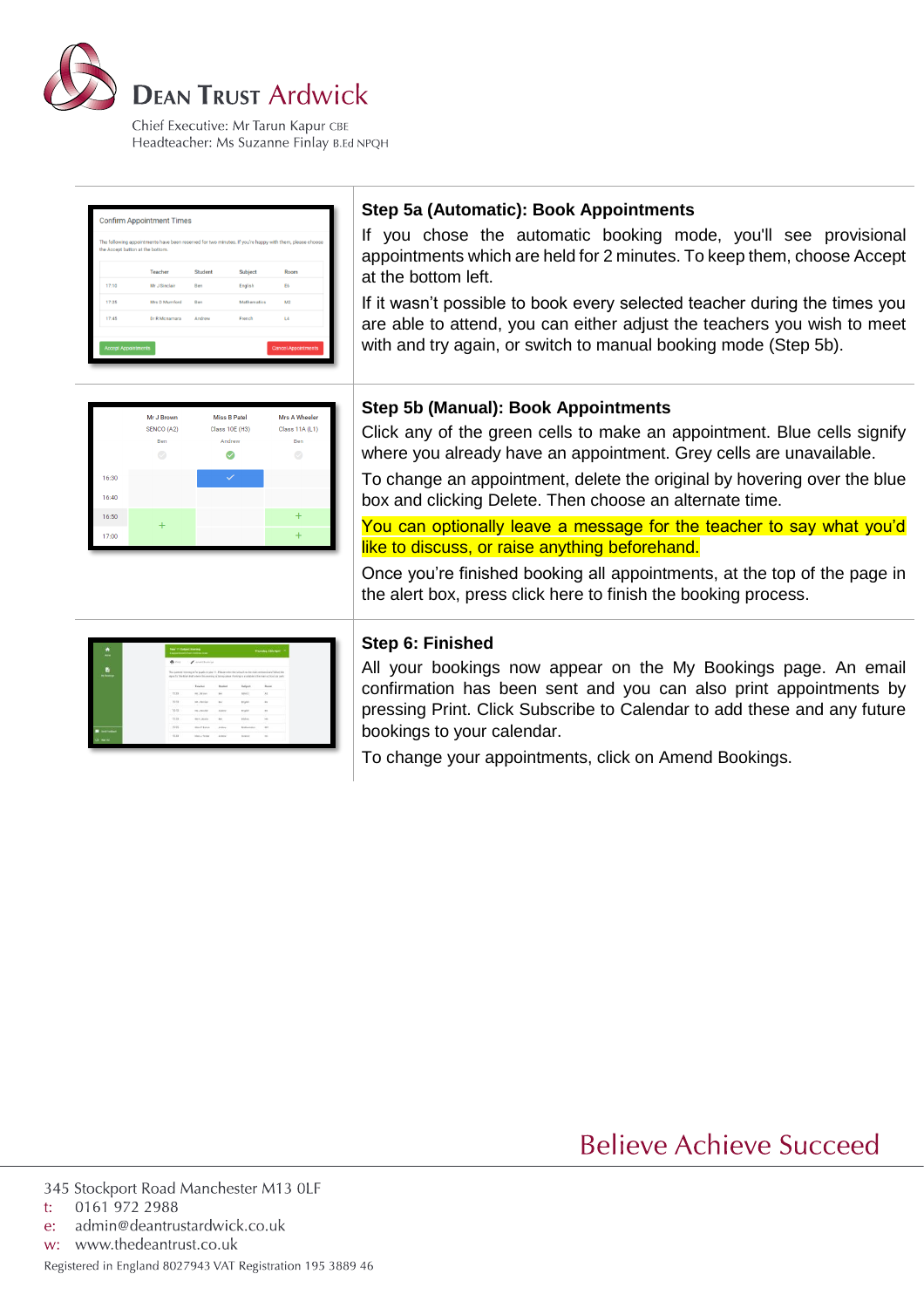

#### **Parents' Guide - How to attend appointments over video call.**

Browse to<https://deantrustardwick.schoolcloud.co.uk/>

#### **In order to make video calls you need to have as a minimum:**

- a device with a microphone and speaker
	- a compatible web browser: **iPhone/iPad:** Safari **Android:** Chrome or Firefox **Windows:** Chrome, Firefox or Microsoft Edge **Mac:** Safari, Chrome or Firefox **Linux:** Chrome or Firefox

#### **We also recommend:**

- Using your smartphone for video appointments. If you don't have a smartphone with a front-facing camera, use a laptop or computer with a webcam.
- Using a headset (or earphones with a microphone) to reduce echo.



# **Believe Achieve Succeed**

345 Stockport Road Manchester M13 OLF

- 0161 972 2988  $t$ :
- admin@deantrustardwick.co.uk  $e$ :
- w: www.thedeantrust.co.uk